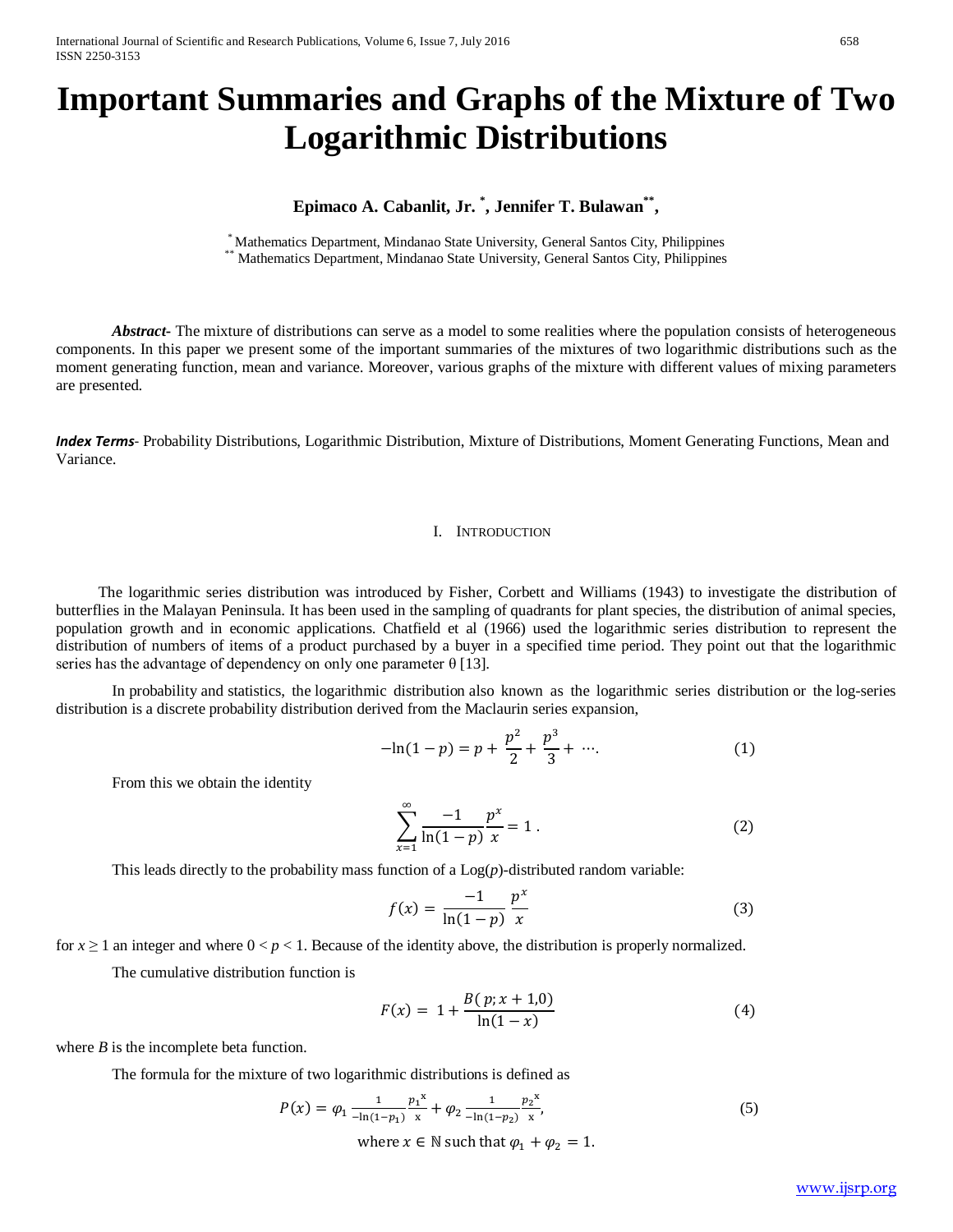This paper presents some important properties of the mixture of two logarithmic distributions, such as the moment generating function, mean and variance. Moreover, various graphs of some mixtures are presented.

## II. IMPORTANT SUMMARIES

In this section, we present some important properties such as the moment generating function, the mean and the variance.

**Theorem 1.** The moment generating function of the mixture of two logarithmic distributions is,

$$
M(t) = \varphi_1 \frac{\ln(1 - p_1 \, e^t)}{\ln(1 - p_1)} + \varphi_2 \frac{\ln(1 - p_2 \, e^t)}{\ln(1 - p_2)}
$$

*Proof:*

The moment generating function of a probability distribution is given by,

∞

$$
M(t) = \sum_{x} e^{tx} P(x)
$$

where  $P(x)$  is the probability mass function of the mixture of two logarithmic distributions in equation (5). We have

$$
M(t) = \sum_{x=1}^{\infty} e^{tx} \left[ \varphi_1 \left( \frac{1}{-\ln(1-p_1)} \right) \left( \frac{p_1^x}{x} \right) + \varphi_2 \left( \frac{1}{-\ln(1-p_2)} \right) \left( \frac{p_2^x}{x} \right) \right]
$$
  

$$
= \varphi_1 \left( \frac{1}{-\ln(1-p_1)} \right) \sum_{x=1}^{\infty} \frac{e^{tx} p_1^x}{x} + \varphi_2 \left( \frac{1}{-\ln(1-p_2)} \right) \sum_{x=0}^n \frac{e^{tx} p_2^x}{x}
$$
  

$$
= \varphi_1 \left[ \frac{1}{-\ln(1-p_1)} \right] [-\ln(1-p_1 e^t)] + \varphi_2 \left[ \frac{1}{-\ln(1-p_2)} \right] [-\ln(1-p_2 e^t)]
$$
  

$$
= \varphi_1 \left[ \frac{\ln(1-p_1 e^t)}{\ln(1-p_1)} \right] + \varphi_2 \left[ \frac{\ln(1-p_2 e^t)}{\ln(1-p_2)} \right].
$$

**Theorem 2.** The mean of the mixture of two logarithmic distributions is,

$$
E(x) = \varphi_1 \left[ \frac{1}{-\ln(1-p_1)} \right] \left[ \frac{p_1}{(1-p_1)} \right] + \varphi_2 \left[ \frac{1}{-\ln(1-p_2)} \right] \left[ \frac{p_2}{(1-p_2)} \right].
$$

*Proof:* The mean is defined as

$$
E(x) = \sum_{x=1}^{\infty} x \cdot P(x)
$$

where  $P(x)$  is the probability density function of the mixture of two logarithmic distributions in equation (5).

Then,

$$
E(x) = \sum_{x=1}^{\infty} x \cdot P(x)
$$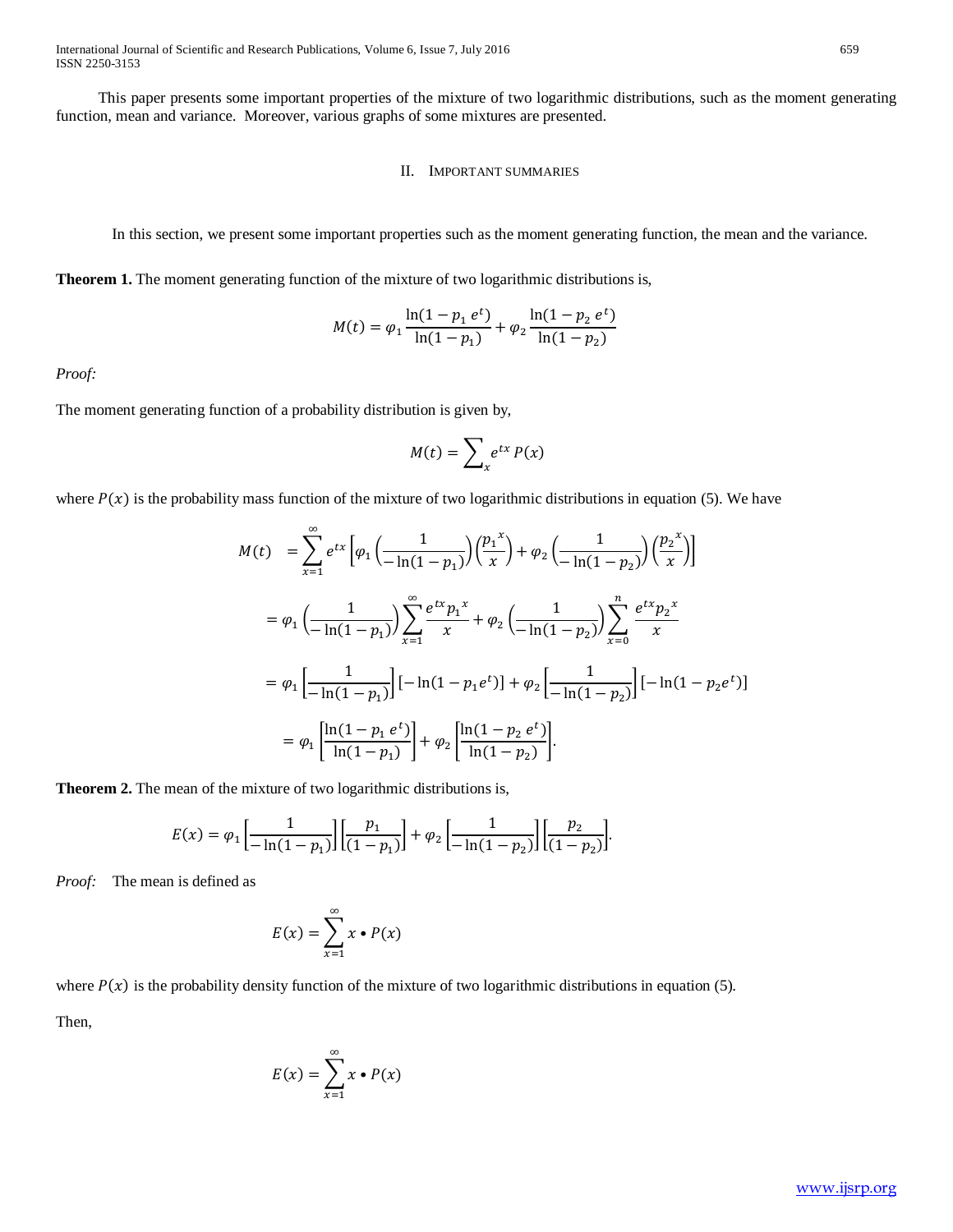International Journal of Scientific and Research Publications, Volume 6, Issue 7, July 2016 ISSN 2250-3153

$$
= \sum_{x=1}^{\infty} x \left[ \varphi_1 \left[ \frac{1}{-\ln(1-p_1)} \right] \left[ \frac{p_1}{(1-p_1)} \right] + \varphi_2 \left[ \frac{1}{-\ln(1-p_2)} \right] \left[ \frac{p_2}{(1-p_2)} \right] \right]
$$

$$
= \sum_{x=1}^{\infty} \varphi_1 x \left[ \frac{1}{-\ln(1-p_1)} \right] \left( \frac{p_1^x}{x} \right) + \sum_{x=1}^{\infty} \varphi_2 x \left[ \frac{1}{-\ln(1-p_2)} \right] \left( \frac{p_2^x}{x} \right)
$$
  

$$
= \frac{\varphi_1}{-\ln(1-p_1)} \sum_{x=1}^{\infty} p_1^x + \frac{\varphi_2}{-\ln(1-p_2)} \sum_{x=1}^{\infty} p_2^x
$$
  

$$
= \left[ \frac{\varphi_1}{-\ln(1-p_1)} \right] \left[ \frac{p_1}{-\ln(1-p_1)} \right] + \left[ \frac{\varphi_2}{-\ln(1-p_2)} \right] \left[ \frac{p_2}{-\ln(1-p_2)} \right].
$$

**Lemma 1.** Given the mixture of two logarithmic distributions in (5) and for  $x \ge 1, x \in \mathbb{N}$ .

$$
E(x^{2}) = \varphi_{1} \left[ \frac{1}{-\ln(1-p_{1})} \right] \left[ \frac{p_{1}}{(1-p_{1})^{2}} \right] + \varphi_{2} \left[ \frac{1}{-\ln(1-p_{2})} \right] \left[ \frac{p_{2}}{(1-p_{2})^{2}} \right]
$$

Proof:

$$
E(x^{2}) = \sum_{x=1}^{\infty} x^{2} \cdot P(x)
$$
  
\n
$$
E(x^{2}) = \sum_{x=1}^{\infty} x^{2} \left[ \varphi_{1} \left[ \frac{1}{-\ln(1-p_{1})} \right] \left[ \frac{p_{1}}{(1-p_{1})^{2}} \right] + \varphi_{2} \left[ \frac{1}{-\ln(1-p_{2})} \right] \left[ \frac{p_{2}}{(1-p_{2})^{2}} \right] \right]
$$
  
\n
$$
= \sum_{x=1}^{\infty} \varphi_{1} x^{2} \left[ \frac{1}{-\ln(1-p_{1})} \right] \left( \frac{p_{1}^{x}}{x} \right) + \sum_{x=1}^{\infty} \varphi_{2} x^{2} \left[ \frac{1}{-\ln(1-p_{2})} \right] \left( \frac{p_{2}^{x}}{x} \right)
$$
  
\n
$$
= \varphi_{1} \left[ \frac{1}{-\ln(1-p_{1})} \right] \left[ \frac{p_{1}}{(1-p_{1})^{2}} \right] + \varphi_{2} \left[ \frac{1}{-\ln(1-p_{2})} \right] \left[ \frac{p_{2}}{(1-p_{2})^{2}} \right].
$$

Theorem 3. The Variance of the Mixture of two Logarithmic Distributions is

$$
Var(X) = \varphi_1 \left[ \frac{1}{-\ln(1-p_1)} \right] \left[ \frac{p_1}{(1-p_1)^2} \right] + \varphi_2 \left[ \frac{1}{-\ln(1-p_2)} \right] \left[ \frac{p_2}{(1-p_2)^2} \right] - \left[ \varphi_1 \left[ \frac{1}{-\ln(1-p_1)} \right] \left[ \frac{p_1}{(1-p_1)} \right] \left[ \frac{p_1}{(1-p_1)} \right] \right] - 2\varphi_1 \varphi_2 \left[ \frac{1}{-\ln(1-p_1)} \right] \left[ \frac{p_1}{(1-p_1)} \right] \left[ \frac{p_1}{- \ln(1-p_2)} \right] \left[ \frac{p_2}{(1-p_2)} \right] - \left[ \varphi_2 \left[ \frac{1}{-\ln(1-p_2)} \right] \left[ \frac{p_2}{(1-p_2)} \right] \right]^2.
$$

Proof: The variance is defined as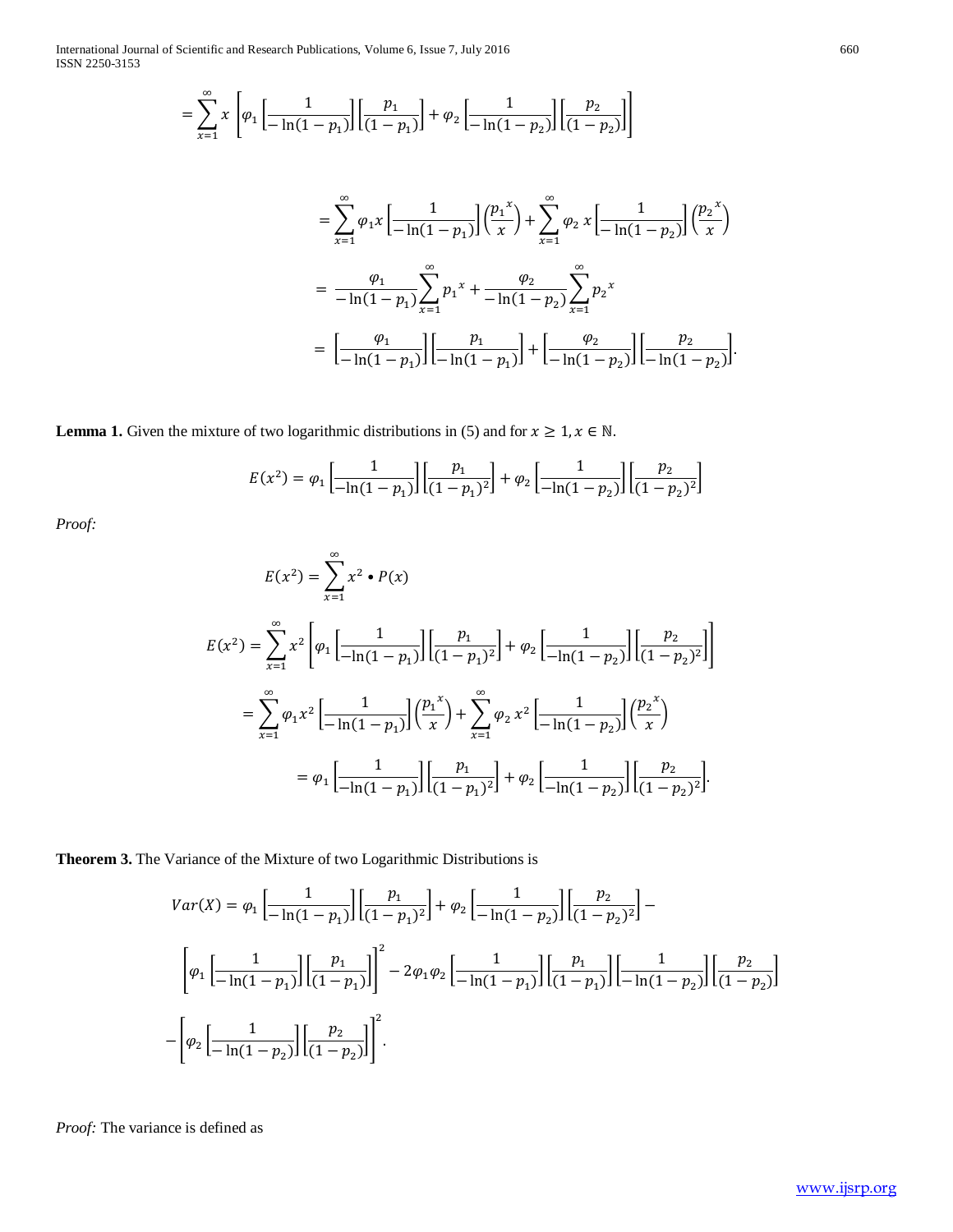International Journal of Scientific and Research Publications, Volume 6, Issue 7, July 2016 661 ISSN 2250-3153

$$
Var(X) = E(x^2) - [E(x)]^2.
$$

By Lemma 1and Theorem 2, we have

$$
Var(X) = \varphi_1 \left[ \frac{1}{-\ln(1-p_1)} \right] \left[ \frac{p_1}{(1-p_1)^2} \right] + \varphi_2 \left[ \frac{1}{-\ln(1-p_2)} \right] \left[ \frac{p_2}{(1-p_2)^2} \right] -
$$
  

$$
\left[ \varphi_1 \left[ \frac{1}{-\ln(1-p_1)} \right] \left[ \frac{p_1}{(1-p_1)} \right] + \varphi_2 \left[ \frac{1}{-\ln(1-p_2)} \right] \left[ \frac{p_2}{(1-p_2)} \right] \right]^2
$$
  

$$
= \varphi_1 \left[ \frac{1}{-\ln(1-p_1)} \right] \left[ \frac{p_1}{(1-p_1)^2} \right] + \varphi_2 \left[ \frac{1}{-\ln(1-p_2)} \right] \left[ \frac{p_2}{(1-p_2)^2} \right] -
$$
  

$$
\left[ \varphi_1 \left[ \frac{1}{-\ln(1-p_1)} \right] \left[ \frac{p_1}{(1-p_1)} \right] \right]^2 - 2\varphi_1 \varphi_2 \left[ \frac{1}{-\ln(1-p_1)} \right] \left[ \frac{p_1}{(1-p_1)} \right] \left[ \frac{1}{- \ln(1-p_2)} \right] \left[ \frac{p_2}{(1-p_2)} \right]
$$
  

$$
- \left[ \varphi_2 \left[ \frac{1}{-\ln(1-p_2)} \right] \left[ \frac{p_2}{(1-p_2)} \right] \right]^2.
$$

### III. GRAPHS OF THE MIXTURE

The following are some of the graphs of the mixture of two logarithmic distributions with different values of their parameters.



Figure 1. The Two Logarithmic Distributions and its Mixture ( $\varphi_1 = 0.5, \varphi_2 = 0.5$ )

Figure 1 represents the graph of probability distributions of  $f_1, f_2$  and the mixture  $\varphi_1 f_1 + \varphi_2 f_2$  where  $f_1$  is the graph of the logarithmic distributions where  $p_1 = 0.25$ ,  $f_2$  is the graph of logarithmic distribution where  $p_2 = 0.75$ .  $\varphi_1 f_1 + \varphi_2 f_2$  is the graph of the mixture of two logarithmic distributions. The mixture has the average of the graphs of  $f_1$  and  $f_2$  since  $\varphi_1 = \varphi_2 = 0.5$ .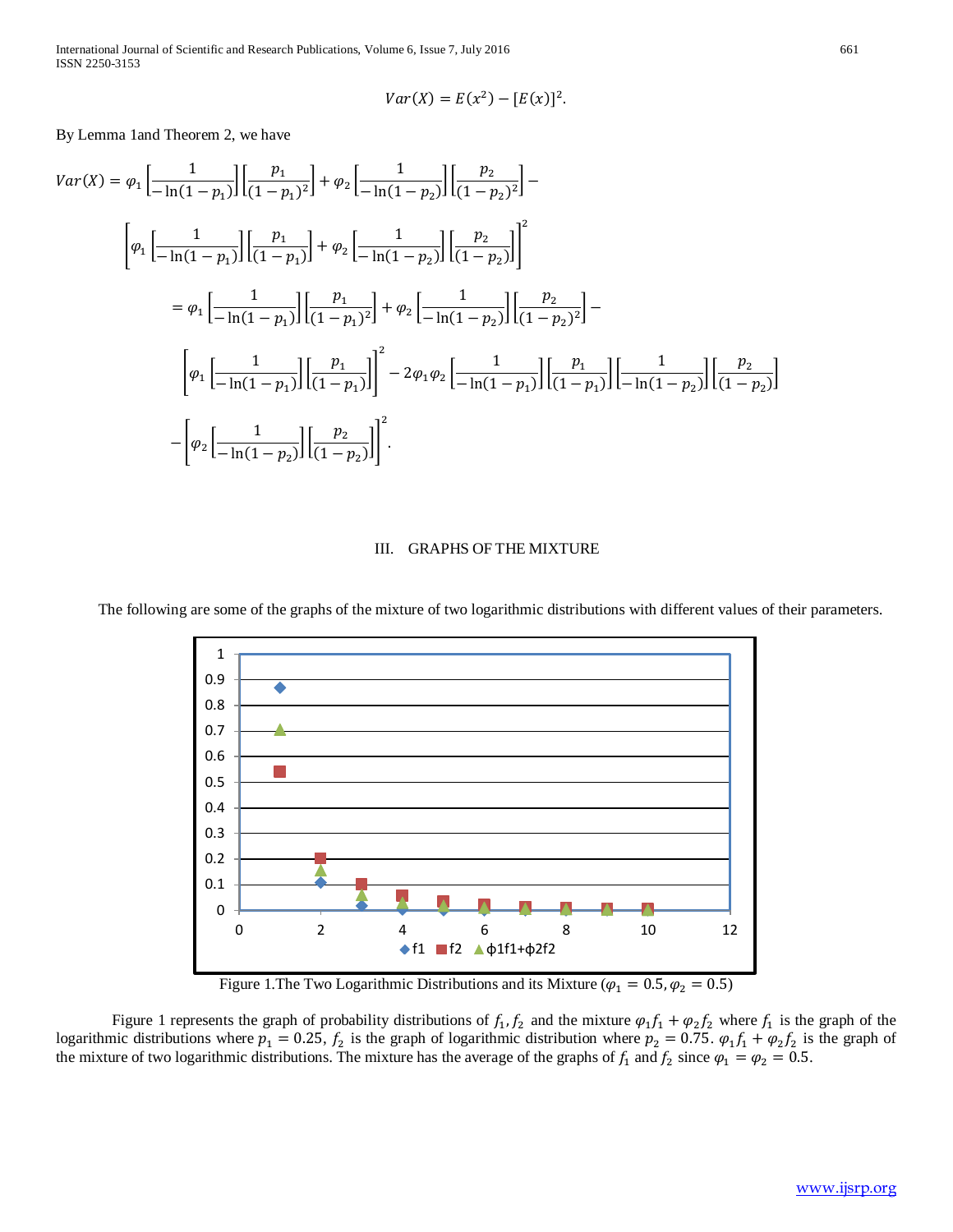

Figure 2. The Two Logarithmic Distributions and its Mixture ( $\varphi_1 = 0.25, \varphi_2 = 0.75$ )

Figure 2 represents the graph of probability distributions of  $f_1, f_2$  and the mixture  $\varphi_1 f_1 + \varphi_2 f_2$  where  $f_1$  is the graph of the logarithmic distributions where  $p_1 = 0.25$ .  $f_2$  is the graph of logarithmic distribution where  $p_2 = 0.75$ .  $\varphi_1 f_1 + \varphi_2 f_2$  is the graph of the mixture of two logarithmic distributions. The mixture has a graph that tends to  $f_2$  since  $\varphi_2 > \varphi_1$ ,  $\varphi_2 = 0.75$  while  $\varphi_1 = 0.25$ .



Figure 3. The Two Logarithmic Distributions and its Mixture ( $\varphi_1 = 0.75$ ,  $\varphi_2 = 0.25$ )

Figure 3 represents the graph of probability distributions of  $f_1$ ,  $f_2$  and the mixture  $\varphi_1 f_1 + \varphi_2 f_2$  where  $f_1$  is the graph of the logarithmic distributions where  $p_1 = 0.25$ .  $f_2$  is the graph of logarithmic distribution where  $p_2 = 0.75$ .  $\varphi_1 f_1 + \varphi_2 f_2$  is the graph of the mixture of two logarithmic distributions. The mixture has a graph that tends to  $f_1$  since  $\varphi_1 > \varphi_2$ ,  $\varphi_1 = 0.75$  while  $\varphi_2 = 0.25$ .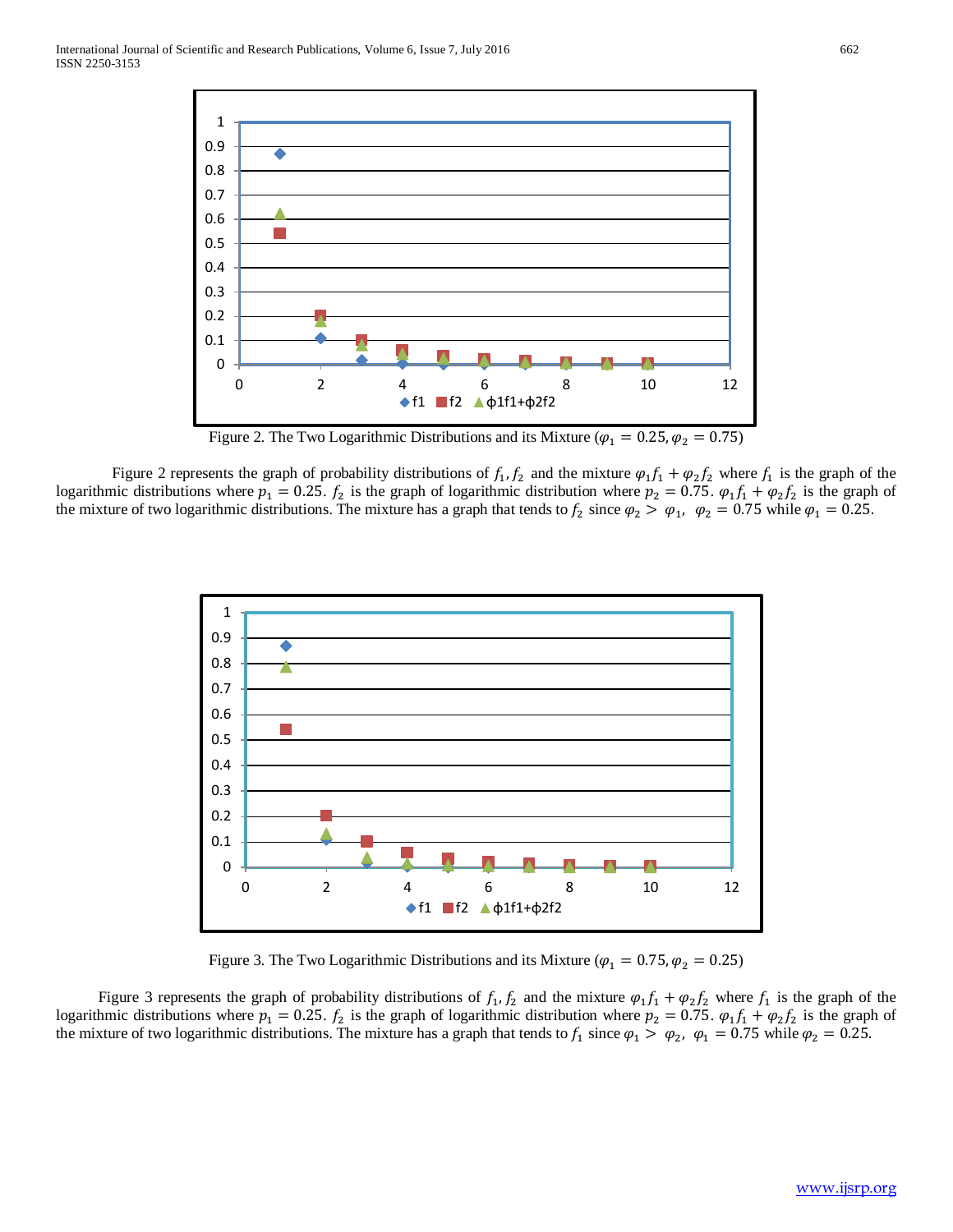### IV. CONCLUDING REMARKS

Based on the graphs, this paper shows that if  $\varphi_1 = \varphi_2$ , the graph of the mixture of two logarithmic distributions is the average of  $f_1$  and  $f_2$ . If  $\varphi_2 > \varphi_1$ , the graph of the mixture of two logarithmic distributions tends to  $f_2$ . And if  $\varphi_1 > \varphi_2$ , the graph of the mixture of two logarithmic distributions tends to  $f_1$ . The graph of the mixture of two logarithmic distributions tends to the graph of the logarithmic distribution that has a greater value of weight  $\varphi$ .

We recommend the following for further studies: 1. On the mixture of more than two logarithmic distributions, and 2. On the estimation of parameters of the mixture of two logarithmic distributions.

#### **REFERENCES**

- [1] Birkhäuser Boston, *"Generalized Logarithmic Series Distribution"*, pp 223-239, 2006, 10.1007/0-8176-4477-6\_11, 978-0- 8176-4365-2.
- [2] Farewell, V.T., Sprott D.A. (1988). "*The use of mixture model in the analysis of count data"*. Biometrics, 11, 1191-1194.
- [3] Feller, W. (1968). "*An Introduction to Probability Theory and Its Applications"*, Vol. 1, 3rd Edition
- [4] Fisher, R.A.; Corbet, A.S.; Williams, C.B. (1943). *["The Relation Between the Number of Species and the Number of](http://www.math.mcgill.ca/~dstephens/556/Papers/Fisher1943.pdf)  Individuals in a Random [Sample of an Animal Population".](http://www.math.mcgill.ca/~dstephens/556/Papers/Fisher1943.pdf)* Journal of Animal Ecology : 42–58. [doi:](http://deathpix.com:8000/wikipedia_en_all_07_2014/A/Digital_object_identifier.html)[10.2307/1411.](http://dx.doi.org/10.2307%2F1411) [JSTOR](http://deathpix.com:8000/wikipedia_en_all_07_2014/A/JSTOR.html)
- [5] Gupta, R.C. (1974). *"Power Series Distributions and some of its Applications"*. Sankhya, Ser. B, 35, 288-298.
- [6] *Johnson, Norman Lloyd; Kemp, Adrienne W; Kotz, Samuel (2005). "Chapter 7: Logarithmic and Lagrangian distributions". Univariate discrete distributions (3 ed.). John Wiley & Sons.*
- [7] Khatri (1959). *"On certain properties of power series distributions".* Biometrika, 46, 486-490.
- [8] Murat, M., Szynal, D. (2003). "*Moments of certain deformed probability distributions".* Commun. Statist. Theory Meth.32(2). 291-313.
- [9] Noak, A. (1950). *"A class of random variable with discrete distribution"*. Annals of the Institute of Statistical Mathematics. 21(1), 127-132
- [10] Patil (1962). *"On certain properties of the generalized power series distribution"*. Annals of the Institute of Statistical Mathematics. Vol 14(1), 179-182.
- [11] Walck, Christian *"Hand-book on Statistical Distributions for experimentalists"* Particle Physics Group Fysikum University of Stockholm
- [12] [Weisstein, Eric W.,](https://en.wikipedia.org/wiki/Eric_W._Weisstein) *["Log-Series Distribution"](http://mathworld.wolfram.com/Log-SeriesDistribution.html)*, [MathWorld.](https://en.wikipedia.org/wiki/MathWorld)
- [13] Wilson, Jeffrey R, "*Logarithmic Series Distribution and its use in Analyzing Discerete Data*" Arizona State University Tempe, Arizona 85287

#### **AUTHORS**

**First Author** –Dr. Epimaco A. Cabanlit, Jr., Professor VI, Mathematics Department, Mindanao State University, General Santos City, Philippines. E-mail[: maco\\_727@yahoo.com](mailto:maco_727@yahoo.com)